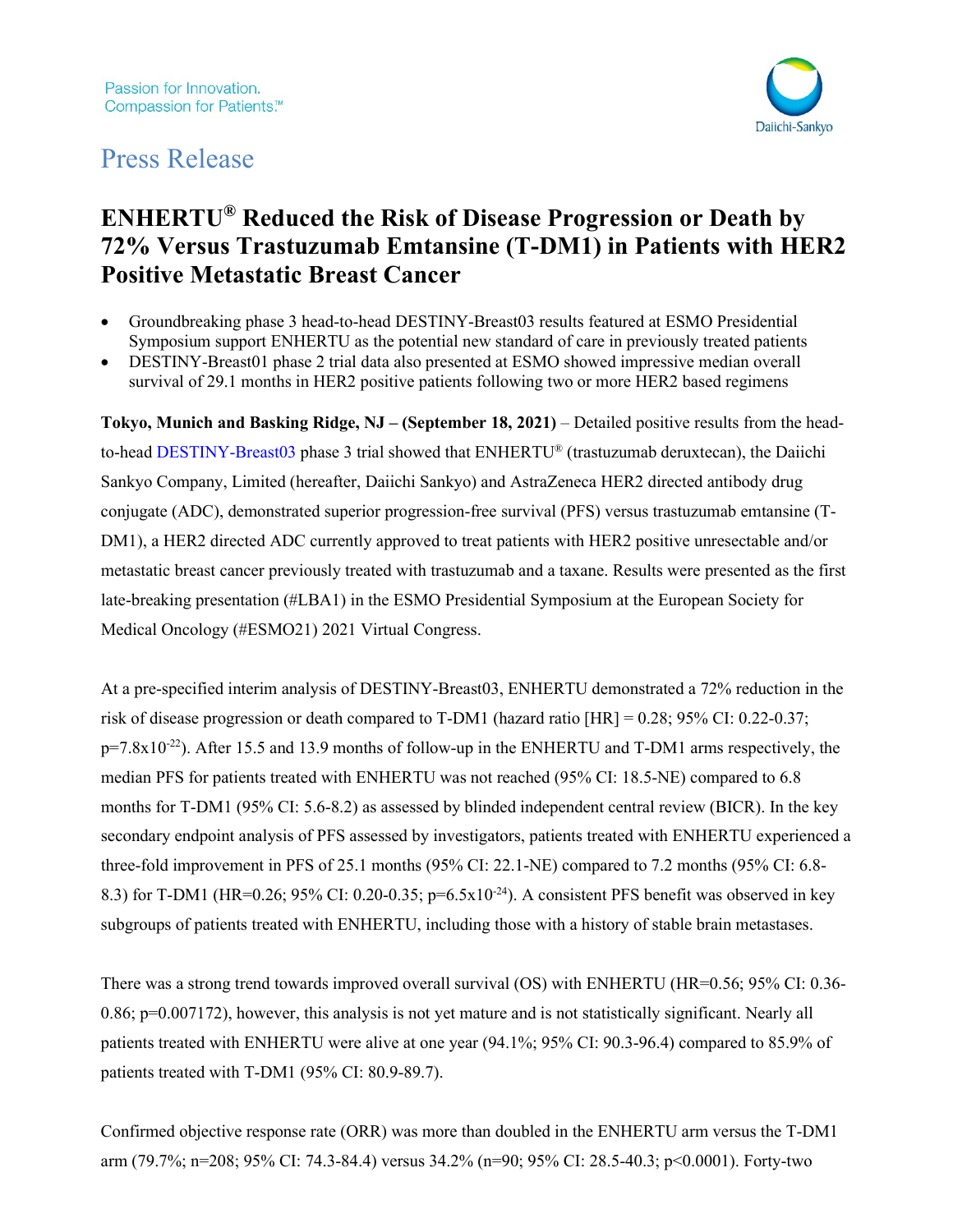(16.1%) complete responses (CR) and 166 (63.6%) partial responses (PR) were observed in patients treated with ENHERTU compared to 23 (8.7%) CRs and 67 (25.5%) PRs in patients treated with T-DM1.

The safety profile of the most common adverse events with ENHERTU in DESTINY-Breast03 was consistent with previous clinical trials with no new safety concerns identified. The most common grade 3 or higher drug-related treatment emergent adverse events in the ENHERTU arm were neutropenia (19.1%), thrombocytopenia (7.0%), leukopenia (6.6%), nausea (6.6%), anemia (5.8%), fatigue (5.1%), vomiting (1.6%), increase in ALT (1.6%), decreased appetite (1.2%), increase in AST (0.8%), diarrhea (0.4%) and alopecia (0.4%). Overall, 10.5% of patients had confirmed interstitial lung disease (ILD) or pneumonitis related to treatment as determined by an independent adjudication committee. The majority of ILD events  $(9.7%)$  were primarily low grade (grade 1  $(2.7%)$  or grade 2  $(7.0%)$ ) with two grade 3  $(0.8%)$  events reported. No grade 4 or grade 5 ILD or pneumonitis events occurred.

"Patients with previously treated HER2 positive metastatic breast cancer will typically experience disease progression in less than a year with available HER2 directed treatments," said Javier Cortés, MD, PhD, Head, International Breast Cancer Center (IBCC), Barcelona, Spain. "The high and consistent benefit seen across efficacy endpoints and key subgroups of patients receiving ENHERTU in DESTINY-Breast03 is remarkable and supports the potential of ENHERTU to become the new standard of care for those who have previously been treated for HER2 positive metastatic breast cancer."

"The early survival data, which evaluated ENHERTU against another HER2 directed ADC, showed that nearly all patients treated with ENHERTU were alive after a year and is a positive indication of the potential of this medicine to transform the treatment of HER2 positive metastatic breast cancer," said Ken Takeshita, MD, Global Head, R&D, Daiichi Sankyo. "These landmark data will form the basis of our discussions with global health authorities to potentially bring ENHERTU to patients with previously treated HER2 positive metastatic breast cancer as a more effective treatment option as soon as possible."

"Today's results are groundbreaking; ENHERTU tripled progression-free survival as assessed by investigators and provided a disease control rate exceeding 95% compared to 77% for T-DM1 in DESTINY-Breast03," said Susan Galbraith, MBBChir, PhD, Executive Vice President, Oncology R&D, AstraZeneca. "In addition, the safety profile was encouraging with no grade 4 or 5 interstitial lung disease events in this trial. These unprecedented data represent a potential paradigm shift in the treatment of HER2 positive metastatic breast cancer and illustrate the potential for ENHERTU to transform more patient lives in earlier treatment settings."

All patients in DESTINY-Breast03 received at least one prior cancer therapy, including trastuzumab (ENHERTU = 99.6%; T-DM1 = 99.6%), pertuzumab (ENHERTU = 62.1%; T-DM1 = 60.1%), an anti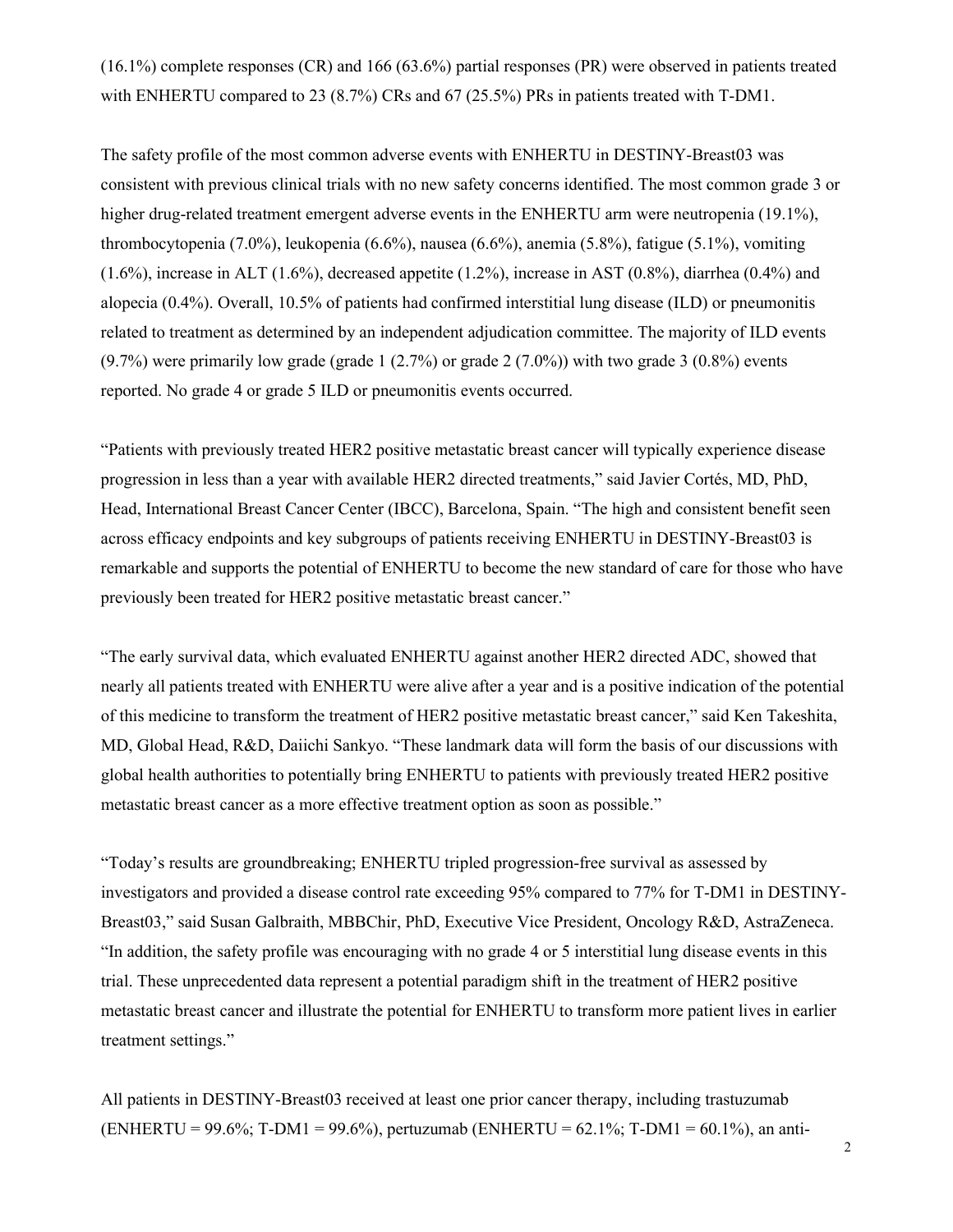HER2 TKI (ENHERTU = 16.1%; T-DM1 = 13.7%) or another anti-HER2 antibody or ADC (ENHERTU =  $0.8\%$ ; T-DM1 = 1.1%). At the start of the trial, 23.8% of patients in the ENHERTU arm and 19.8% of patients in the T-DM1 arm had stable brain metastases. As of data cut-off on May 21, 2021, 132 patients remained on treatment with ENHERTU and 47 patients on T-DM1.

#### **Summary of DESTINY-Breast03 Results**

| <b>Efficacy Measure</b>                                          | ENHERTU (5.4 mg/kg)   | $T-DM1$ (3.6 mg/kg)    |
|------------------------------------------------------------------|-----------------------|------------------------|
|                                                                  | $(n=261)$             | $(n=263)$              |
|                                                                  |                       |                        |
| Median PFS (months) (95% CI), per BICR <sup>i</sup>              | NR (18.5-NE)          | 6.8 months $(5.6-8.2)$ |
| HR=0.28, 95% CI: 0.22-0.37 p=7.8x10 <sup>-22</sup>               |                       |                        |
| Landmark 12-month PFS $(\%)$ (95% CI) <sup>ii</sup>              | 75.8% (69.8-80.7)     | 34.1% (27.7-40.5)      |
| Median PFS (months) (95% CI), investigator                       | 25.1 months (22.1-NE) | 7.2 months $(6.8-8.3)$ |
| assessed <sup>i</sup>                                            |                       |                        |
| HR=0.26, 95% CI: 0.20-0.35 p=6.5x10 <sup>-24</sup>               |                       |                        |
| Median OS (months) (95% CI)                                      | <b>NE</b>             | <b>NE</b>              |
| Landmark 12-month OS $(\%)(95\% \text{ CI})$                     | 94.1% (90.3-96.4)     | 85.9% (80.9-89.7)      |
| HR=0.56, 95% CI: 0.36-0.86; p=0.007172iii                        |                       |                        |
| Confirmed ORR $\frac{9}{9}$ (95% CI; p<0.0001) <sup>ii, iv</sup> | 79.7% (74.3-84.4)     | 34.2% (28.5-40.3)      |
| CR(%)                                                            | $16.1\%$ (n=42)       | $8.7\%$ (n=23)         |
| PR(%)                                                            | $63.6\%$ (n=166)      | $25.5\%$ (n=67)        |
| SD(%)                                                            | $16.9\%$ (n=44)       | $42.6\%$ (n=112)       |
| PD (%) (95% CI)                                                  | $1.1\%$ (n=3)         | $17.5\%$ (n=46)        |
| DCR <sup>v</sup>                                                 | $96.6\%$ (n=252)      | 76.8% (n=202)          |

CI, confidence interval; CR, complete response; DCR, disease control rate; NE, not estimable; NR, not reached; ORR, objective response rate; OS, overall survival; PD, progressive disease; PFS, progression-free survival; PR, partial response; SD, stable disease <sup>i</sup> Median PFS follow-up for ENHERTU was 15.5 months (range, 15.1-16.6) and for T-DM1 was 13.9 months (range, 11.8-15.1)

ii As assessed by BICR

iii Not statistically significant

 $\frac{1}{10}$  ORR is  $(CR + PR)$ 

<sup>v</sup> DCR is (CR+PR+SD)

## **DESTINY-Breast01 Updated Results**

Updated results from the pivotal [DESTINY-Breast01](https://clinicaltrials.gov/ct2/show/NCT03248492) phase 2 trial were also presented at ESMO and showed that ENHERTU (5.4 mg/kg) continued to demonstrate impressive efficacy and durable responses in patients with HER2 positive metastatic breast cancer following two or more prior HER2 based regimens. With a median duration of follow-up of 26.5 months, a continued increase in response was seen in patients treated with ENHERTU with an updated ORR of 62.0% (n=114; 95% CI: 54.4-69.0), including one additional CR (7.1%). A median duration of response (DoR) of 18.2 months (95% CI: 15.0-NE) was also observed. The median PFS was 19.4 months (95% CI: 14.1-25.0). In an exploratory analysis of OS with a median follow-up of 31.1 months (95% CI: 30.7-32.0), evaluated at a greater maturity (52%), the updated median OS was 29.1 months (95% CI: 24.6-36.1).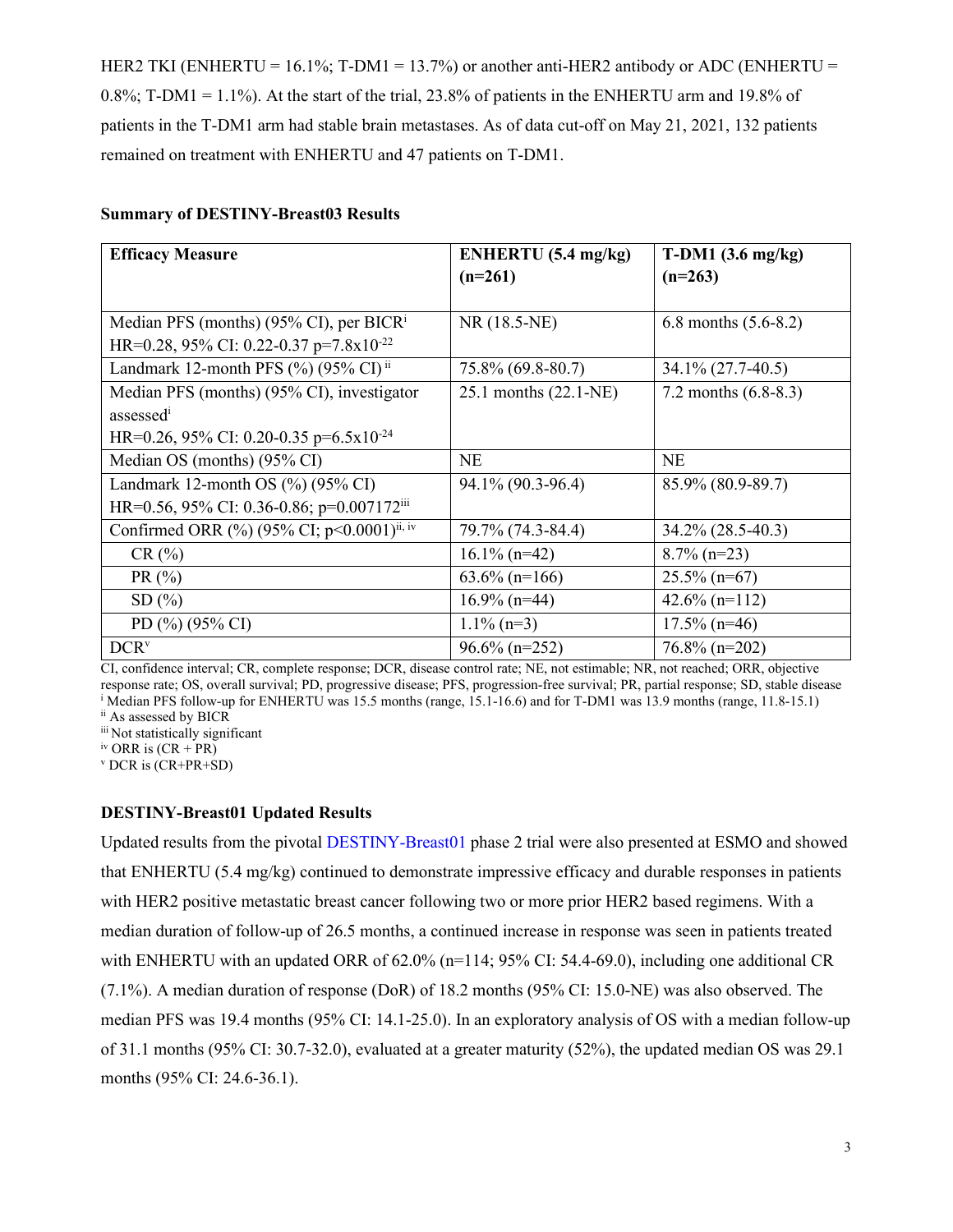The overall safety profile seen with ENHERTU in DESTINY-Breast01 continues to be consistent with what has been previously observed. There has been one new case of treatment-related grade 1 ILD or pneumonitis, as determined by an independent adjudication committee as of data cut-off of March 26, 2021.

#### **About DESTINY-Breast03**

DESTINY-Breast03 is a global, head-to-head, randomized, open-label, pivotal phase 3 trial evaluating the safety and efficacy of ENHERTU (5.4 mg/kg) versus T-DM1 in patients with HER2 positive unresectable and/or metastatic breast cancer previously treated with trastuzumab and a taxane. The primary efficacy endpoint of DESTINY-Breast03 is PFS based on BICR. Secondary efficacy endpoints include OS, ORR, DoR, clinical benefit rate, PFS based on investigator assessment and safety.

DESTINY-Breast03 enrolled 524 patients at multiple sites in Asia, Europe, North America, Oceania and South America. For more information about the trial, visit [ClinicalTrials.gov.](https://clinicaltrials.gov/ct2/show/NCT03529110)

#### **About DESTINY-Breast01**

DESTINY-Breast01 is a global, single-arm, open-label, pivotal phase 2, two-part trial evaluating the safety and efficacy of ENHERTU in patients with HER2 positive unresectable and/or metastatic breast cancer previously treated with T-DM1. The primary endpoint of the trial is ORR, as determined by independent central review. Secondary objectives include DoR, disease control rate, clinical benefit rate, PFS, OS and safety.

DESTINY-Breast01 enrolled 253 patients at multiple sites in Asia, Europe and North America. For more information about the trial, visit [ClinicalTrials.gov](https://clinicaltrials.gov/ct2/show/NCT03248492)*.*

#### **About HER2 Positive Breast Cancer**

Breast cancer is the most common cancer and one of the leading causes of cancer-related deaths worldwide.<sup>[1](#page-9-0)</sup> More than two million cases of breast cancer were diagnosed in 2020, resulting in nearly 685,000 deaths globally.<sup>1</sup> Approximately one in five cases of breast cancer are considered HER[2](#page-9-1) positive.<sup>2</sup>

HER2 is a tyrosine kinase receptor growth-promoting protein expressed on the surface of many types of tumors including breast, gastric, lung and colorectal cancers.<sup>[3](#page-9-2)</sup> HER2 protein overexpression may occur as a result of HER2 gene amplification and is often associated with aggressive disease and poor prognosis in breast cancer.<sup>[4](#page-9-3)</sup>

Despite initial treatment with trastuzumab and a taxane, patients with HER2 positive metastatic breast cancer will often experience disease progression.<sup>[5](#page-9-4)</sup> More effective options are needed to further delay progression and extend survival. 3[,6,](#page-9-5)[7](#page-9-6)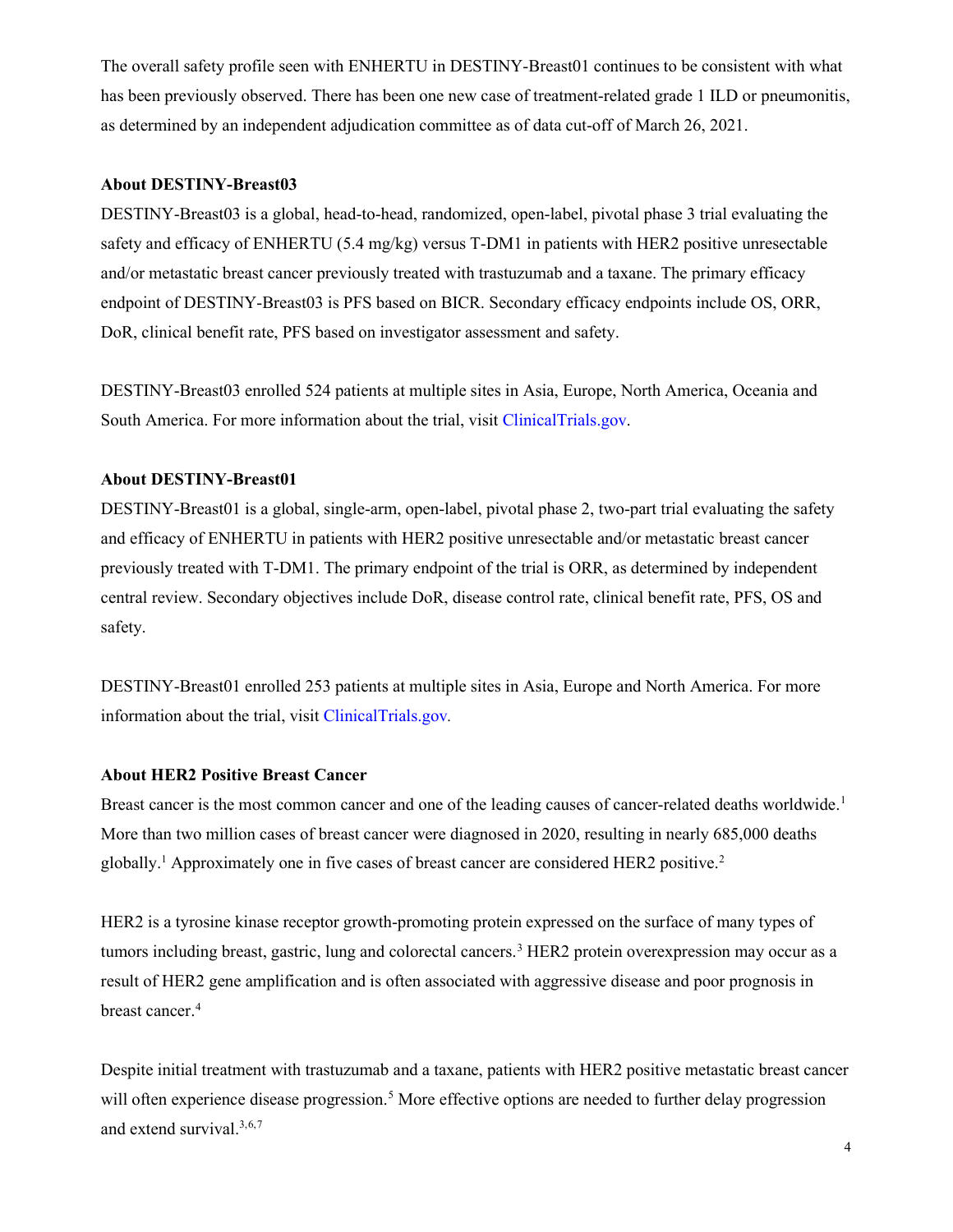## **About ENHERTU**

ENHERTU® (trastuzumab deruxtecan; fam-trastuzumab deruxtecan-nxki in the U.S. only) is a HER2 directed ADC. Designed using Daiichi Sankyo's proprietary DXd ADC technology, ENHERTU is the lead ADC in the oncology portfolio of Daiichi Sankyo and the most advanced program in AstraZeneca's ADC scientific platform. ENHERTU consists of a HER2 monoclonal antibody attached to a topoisomerase I inhibitor payload, an exatecan derivative, via a stable tetrapeptide-based cleavable linker.

ENHERTU (5.4 mg/kg) is approved in Canada, EU, Israel, Japan, UK and U.S. for the treatment of adult patients with unresectable or metastatic HER2 positive breast cancer who have received two or more prior anti-HER2 based regimens in the metastatic setting based on the results from the [DESTINY-Breast01](https://clinicaltrials.gov/ct2/show/NCT03248492) trial.

ENHERTU (6.4 mg/kg) is also approved in Israel, Japan and U.S. for the treatment of adult patients with locally advanced or metastatic HER2 positive gastric or gastroesophageal junction adenocarcinoma who have received a prior trastuzumab-based regimen based on the results from th[e DESTINY-Gastric01](https://clinicaltrials.gov/ct2/show/NCT03329690) trial.

ENHERTU is approved in the U.S. with Boxed WARNINGS for Interstitial Lung Disease and Embryo-Fetal Toxicity. For more information, please see the accompanying full [Prescribing Information,](https://dsi.com/prescribing-information-portlet/getPIContent?productName=Enhertu&inline=true) including Boxed WARNINGS, and [Medication Guide.](https://dsi.com/prescribing-information-portlet/getPIContent?productName=Enhertu_Med&inline=true)

#### **About the ENHERTU Clinical Development Program**

A comprehensive global development program is underway evaluating the efficacy and safety of ENHERTU monotherapy across multiple HER2 targetable cancers including breast, gastric, lung and colorectal cancers. Trials in combination with other anticancer treatments, such as immunotherapy, are also underway.

ENHERTU was highlighted in the [Clinical Cancer Advances 2021](https://www.asco.org/research-data/reports-studies/clinical-cancer-advances-2021) report as one of two significant advancements in the "ASCO Clinical Advance of the Year: Molecular Profiling Driving Progress in GI Cancers," based on data from both the [DESTINY-Gastric01](https://cts.businesswire.com/ct/CT?id=smartlink&url=https%3A%2F%2Fclinicaltrials.gov%2Fct2%2Fshow%2FNCT03329690&esheet=52406068&newsitemid=20210406005251&lan=en-US&anchor=DESTINY-Gastric01&index=9&md5=b4493b3e55aabd2683557c16edeb3b46) and [DESTINY-CRC01](https://cts.businesswire.com/ct/CT?id=smartlink&url=https%3A%2F%2Fclinicaltrials.gov%2Fct2%2Fshow%2FNCT03384940&esheet=52406068&newsitemid=20210406005251&lan=en-US&anchor=DESTINY-CRC01&index=8&md5=2e5f6bb6c9001985c750b0aa4ef7482f) trials, as well as one of the targeted therapy advances of the year in non-small cell lung cancer (NSCLC) based on the interim results of the *HER2* mutated cohort of the [DESTINY-Lung01](https://clinicaltrials.gov/ct2/show/NCT03505710) trial.

In May 2020, ENHERTU received [Breakthrough Therapy Designation](https://www.daiichisankyo.com/media/press_release/detail/index_3143.html) in the U.S. for the treatment of patients with metastatic NSCLC whose tumors have a *HER2* mutation and with disease progression on or after platinum-based therapy.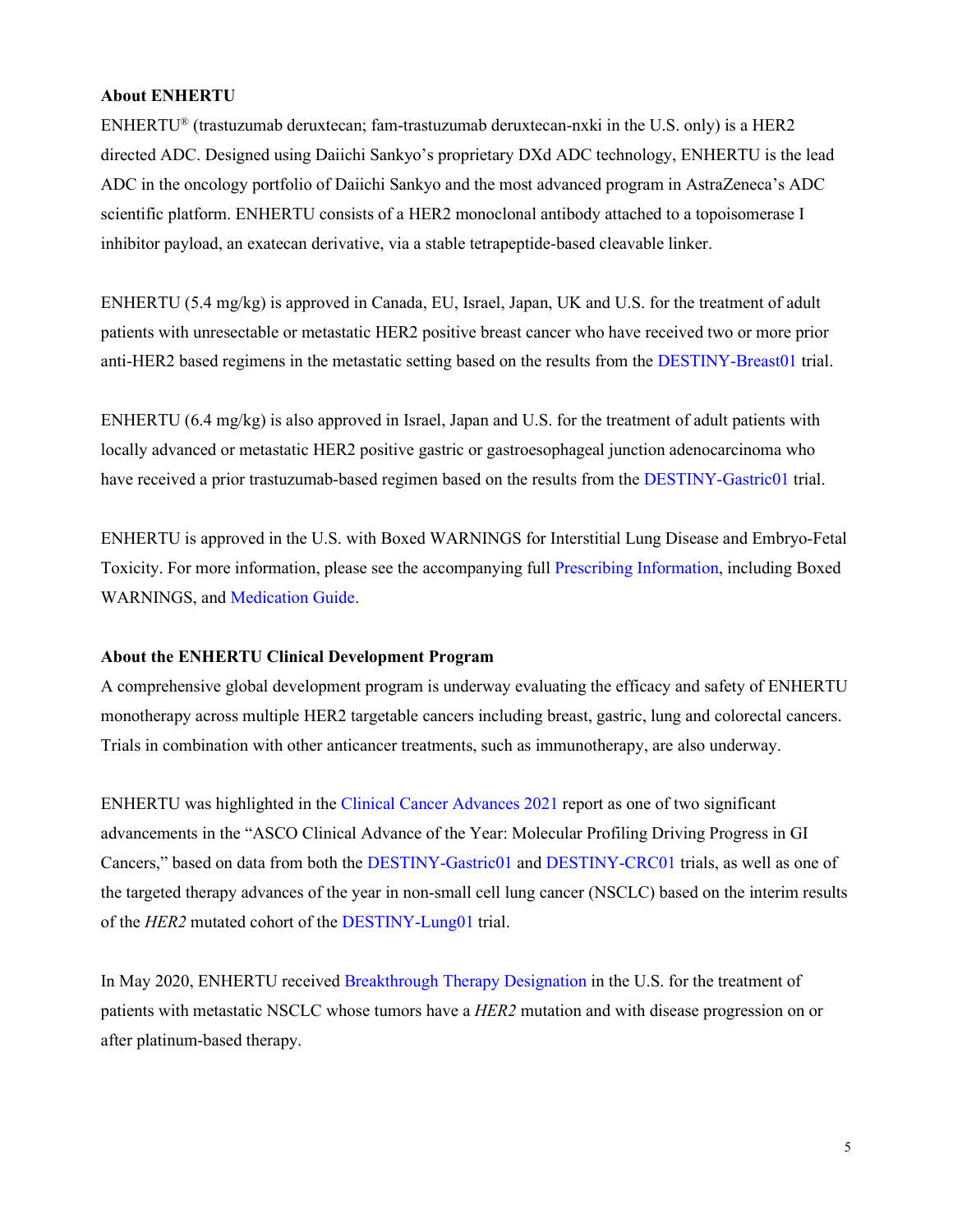## **About the Daiichi Sankyo and AstraZeneca Collaboration**

Daiichi Sankyo and AstraZeneca entered into a global collaboration to jointly develop and commercialize ENHERTU in [March 2019](https://www.daiichisankyo.com/media/press_release/detail/index_3199.html) and datopotamab deruxtecan (Dato-DXd) in [July 2020,](https://www.daiichisankyo.com/media/press_release/detail/index_3126.html) except in Japan where Daiichi Sankyo maintains exclusive rights for each ADC. Daiichi Sankyo is responsible for the manufacturing and supply of ENHERTU and datopotamab deruxtecan.

# **U.S. Important Safety Information for ENHERTU**

#### **Indications**

ENHERTU is a HER2-directed antibody and topoisomerase inhibitor conjugate indicated for the treatment of adult patients with:

• Unresectable or metastatic HER2-positive breast cancer who have received two or more prior anti-HER2 based regimens in the metastatic setting.

This indication is approved under accelerated approval based on tumor response rate and duration of response. Continued approval for this indication may be contingent upon verification and description of clinical benefit in a confirmatory trial.

• Locally advanced or metastatic HER2-positive gastric or gastroesophageal junction adenocarcinoma who have received a prior trastuzumab-based regimen.

## **WARNING: INTERSTITIAL LUNG DISEASE and EMBRYO-FETAL TOXICITY**

- **Interstitial lung disease (ILD) and pneumonitis, including fatal cases, have been reported with ENHERTU. Monitor for and promptly investigate signs and symptoms including cough, dyspnea, fever, and other new or worsening respiratory symptoms. Permanently discontinue ENHERTU in all patients with Grade 2 or higher ILD/pneumonitis. Advise patients of the risk and to immediately report symptoms.**
- **Exposure to ENHERTU during pregnancy can cause embryo-fetal harm. Advise patients of these risks and the need for effective contraception.**

**Contraindications** None.

## **Warnings and Precautions**

#### **Interstitial Lung Disease / Pneumonitis**

Severe, life-threatening, or fatal interstitial lung disease (ILD), including pneumonitis, can occur in patients treated with ENHERTU. Advise patients to immediately report cough, dyspnea, fever, and/or any new or worsening respiratory symptoms. Monitor patients for signs and symptoms of ILD. Promptly investigate evidence of ILD. Evaluate patients with suspected ILD by radiographic imaging. Consider consultation with a pulmonologist. For asymptomatic ILD/pneumonitis (Grade 1), interrupt ENHERTU until resolved to Grade 0, then if resolved in ≤28 days from date of onset, maintain dose. If resolved in >28 days from date of onset, reduce dose one level. Consider corticosteroid treatment as soon as ILD/pneumonitis is suspected (e.g.,  $\geq 0.5$ ) mg/kg/day prednisolone or equivalent). For symptomatic ILD/pneumonitis (Grade 2 or greater), permanently discontinue ENHERTU. Promptly initiate systemic corticosteroid treatment as soon as ILD/pneumonitis is suspected (e.g.,  $\geq 1$  mg/kg/day prednisolone or equivalent) and continue for at least 14 days followed by gradual taper for at least 4 weeks.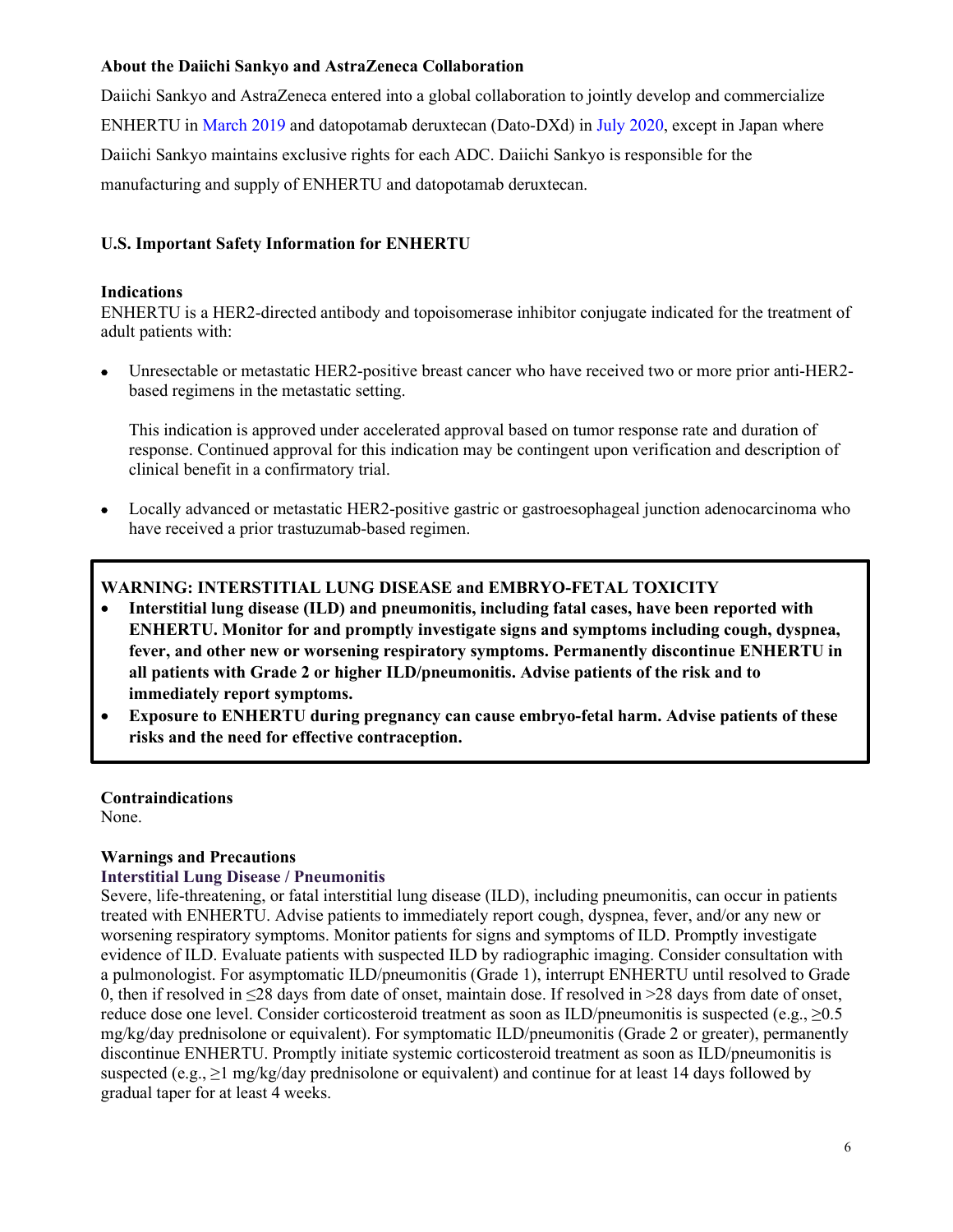## Metastatic Breast Cancer

In clinical studies, of the 234 patients with unresectable or metastatic HER2-positive breast cancer treated with ENHERTU 5.4 mg/kg, ILD occurred in 9% of patients. Fatal outcomes due to ILD and/or pneumonitis occurred in 2.6% of patients treated with ENHERTU. Median time to first onset was 4.1 months (range: 1.2 to 8.3).

# Locally Advanced or Metastatic Gastric Cancer

In DESTINY-Gastric01, of the 125 patients with locally advanced or metastatic HER2-positive gastric or GEJ adenocarcinoma treated with ENHERTU 6.4 mg/kg, ILD occurred in 10% of patients. Median time to first onset was 2.8 months (range: 1.2 to 21.0).

# **Neutropenia**

Severe neutropenia, including febrile neutropenia, can occur in patients treated with ENHERTU. Monitor complete blood counts prior to initiation of ENHERTU and prior to each dose, and as clinically indicated. For Grade 3 neutropenia (Absolute Neutrophil Count [ANC] <1.0 to 0.5 x  $10^9$ /L) interrupt ENHERTU until resolved to Grade 2 or less, then maintain dose. For Grade 4 neutropenia (ANC  $\leq 0.5$  x 109 /L) interrupt ENHERTU until resolved to Grade 2 or less. Reduce dose by one level. For febrile neutropenia (ANC <1.0 x 10<sup>9</sup>/L and temperature >38.3°C or a sustained temperature of  $\geq$ 38°C for more than 1 hour), interrupt ENHERTU until resolved. Reduce dose by one level.

# Metastatic Breast Cancer

In clinical studies, of the 234 patients with unresectable or metastatic HER2-positive breast cancer who received ENHERTU 5.4mg/kg, a decrease in neutrophil count was reported in 62% of patients. Sixteen percent had Grade 3 or 4 decrease in neutrophil count. Median time to first onset of decreased neutrophil count was 23 days (range: 6 to 547). Febrile neutropenia was reported in 1.7% of patients.

# Locally Advanced or Metastatic Gastric Cancer

In DESTINY-Gastric01, of the 125 patients with locally advanced or metastatic HER2-positive gastric or GEJ adenocarcinoma treated with ENHERTU 6.4 mg/kg, a decrease in neutrophil count was reported in 72% of patients. Fifty-one percent had Grade 3 or 4 decreased neutrophil count. Median time to first onset of decreased neutrophil count was 16 days (range: 4 to 187). Febrile neutropenia was reported in 4.8% of patients.

# **Left Ventricular Dysfunction**

Patients treated with ENHERTU may be at increased risk of developing left ventricular dysfunction. Left ventricular ejection fraction (LVEF) decrease has been observed with anti-HER2 therapies, including ENHERTU. In the 234 patients with unresectable or metastatic HER2-positive breast cancer who received ENHERTU, two cases (0.9%) of asymptomatic LVEF decrease were reported. In DESTINY-Gastric01, of the 125 patients with locally advanced or metastatic HER2-positive gastric or GEJ adenocarcinoma treated with ENHERTU 6.4 mg/kg, no clinical adverse events of heart failure were reported; however, on echocardiography, 8% were found to have asymptomatic Grade 2 decrease in LVEF. Treatment with ENHERTU has not been studied in patients with a history of clinically significant cardiac disease or LVEF <50% prior to initiation of treatment.

Assess LVEF prior to initiation of ENHERTU and at regular intervals during treatment as clinically indicated. When LVEF is >45% and absolute decrease from baseline is 10-20%, continue treatment with ENHERTU. When LVEF is 40-45% and absolute decrease from baseline is <10%, continue treatment with ENHERTU and repeat LVEF assessment within 3 weeks. When LVEF is 40-45% and absolute decrease from baseline is 10-20%, interrupt ENHERTU and repeat LVEF assessment within 3 weeks. If LVEF has not recovered to within 10% from baseline, permanently discontinue ENHERTU. If LVEF recovers to within 10% from baseline, resume treatment with ENHERTU at the same dose. When LVEF is <40% or absolute decrease from baseline is >20%, interrupt ENHERTU and repeat LVEF assessment within 3 weeks. If LVEF of <40% or absolute decrease from baseline of >20% is confirmed, permanently discontinue ENHERTU. Permanently discontinue ENHERTU in patients with symptomatic congestive heart failure.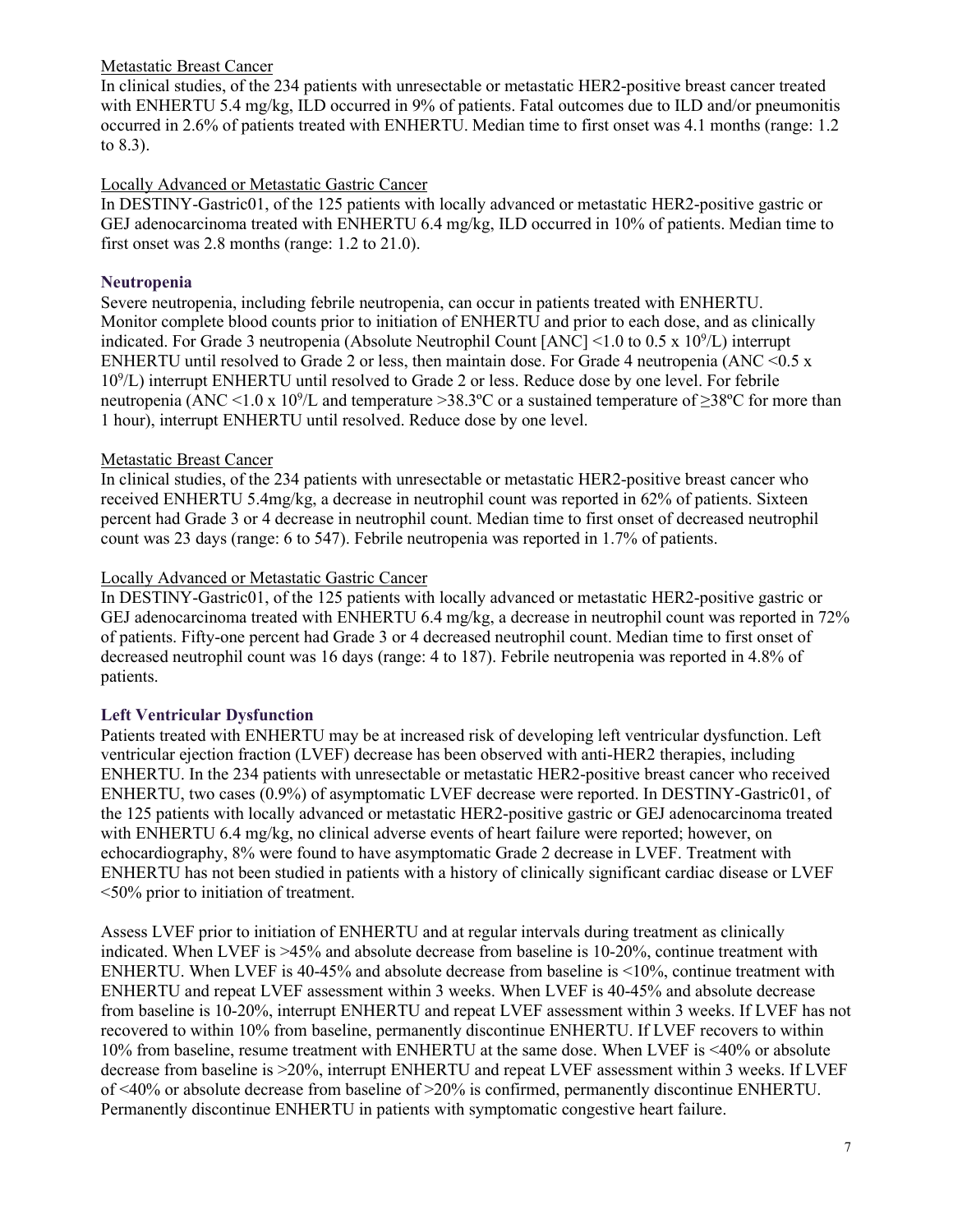## **Embryo-Fetal Toxicity**

ENHERTU can cause fetal harm when administered to a pregnant woman. Advise patients of the potential risks to a fetus. Verify the pregnancy status of females of reproductive potential prior to the initiation of ENHERTU. Advise females of reproductive potential to use effective contraception during treatment and for at least 7 months following the last dose of ENHERTU. Advise male patients with female partners of reproductive potential to use effective contraception during treatment with ENHERTU and for at least 4 months after the last dose of ENHERTU.

## **Additional Dose Modifications**

## **Thrombocytopenia**

For Grade 3 thrombocytopenia (platelets <50 to 25 x  $10^9$ /L) interrupt ENHERTU until resolved to Grade 1 or less, then maintain dose. For Grade 4 thrombocytopenia (platelets <25 x 10<sup>9</sup>/L) interrupt ENHERTU until resolved to Grade 1 or less. Reduce dose by one level.

## **Adverse Reactions**

#### Metastatic Breast Cancer

The safety of ENHERTU was evaluated in a pooled analysis of 234 patients with unresectable or metastatic HER2-positive breast cancer who received at least one dose of ENHERTU 5.4 mg/kg in DESTINY-Breast01 and Study DS8201-A-J101. ENHERTU was administered by intravenous infusion once every three weeks. The median duration of treatment was 7 months (range: 0.7 to 31).

Serious adverse reactions occurred in 20% of patients receiving ENHERTU. Serious adverse reactions in >1% of patients who received ENHERTU were interstitial lung disease, pneumonia, vomiting, nausea, cellulitis, hypokalemia, and intestinal obstruction. Fatalities due to adverse reactions occurred in 4.3% of patients including interstitial lung disease (2.6%), and the following events occurred in one patient each (0.4%): acute hepatic failure/acute kidney injury, general physical health deterioration, pneumonia, and hemorrhagic shock.

ENHERTU was permanently discontinued in 9% of patients, of which ILD accounted for 6%. Dose interruptions due to adverse reactions occurred in 33% of patients treated with ENHERTU. The most frequent adverse reactions  $(22%)$  associated with dose interruption were neutropenia, anemia, thrombocytopenia, leukopenia, upper respiratory tract infection, fatigue, nausea, and ILD. Dose reductions occurred in 18% of patients treated with ENHERTU. The most frequent adverse reactions (>2%) associated with dose reduction were fatigue, nausea, and neutropenia.

The most common  $(\geq 20\%)$  adverse reactions, including laboratory abnormalities, were nausea (79%), white blood cell count decreased (70%), hemoglobin decreased (70%), neutrophil count decreased (62%), fatigue (59%), vomiting (47%), alopecia (46%), aspartate aminotransferase increased (41%), alanine aminotransferase increased (38%), platelet count decreased (37%), constipation (35%), decreased appetite (32%), anemia (31%), diarrhea (29%), hypokalemia (26%), and cough (20%).

## Locally Advanced or Metastatic Gastric Cancer

The safety of ENHERTU was evaluated in 187 patients with locally advanced or metastatic HER2-positive gastric or GEJ adenocarcinoma in DESTINY-Gastric01. Patients intravenously received at least one dose of either ENHERTU (N=125) 6.4 mg/kg once every three weeks or either irinotecan (N=55) 150 mg/m<sup>2</sup> biweekly or paclitaxel (N=7) 80 mg/m<sup>2</sup> weekly for 3 weeks. The median duration of treatment was 4.6 months (range: 0.7 to 22.3) in the ENHERTU group and 2.8 months (range: 0.5 to 13.1) in the irinotecan/paclitaxel group.

Serious adverse reactions occurred in 44% of patients receiving ENHERTU 6.4 mg/kg. Serious adverse reactions in >2% of patients who received ENHERTU were decreased appetite, ILD, anemia, dehydration, pneumonia, cholestatic jaundice, pyrexia, and tumor hemorrhage. Fatalities due to adverse reactions occurred in 2.4% of patients: disseminated intravascular coagulation, large intestine perforation, and pneumonia occurred in one patient each (0.8%).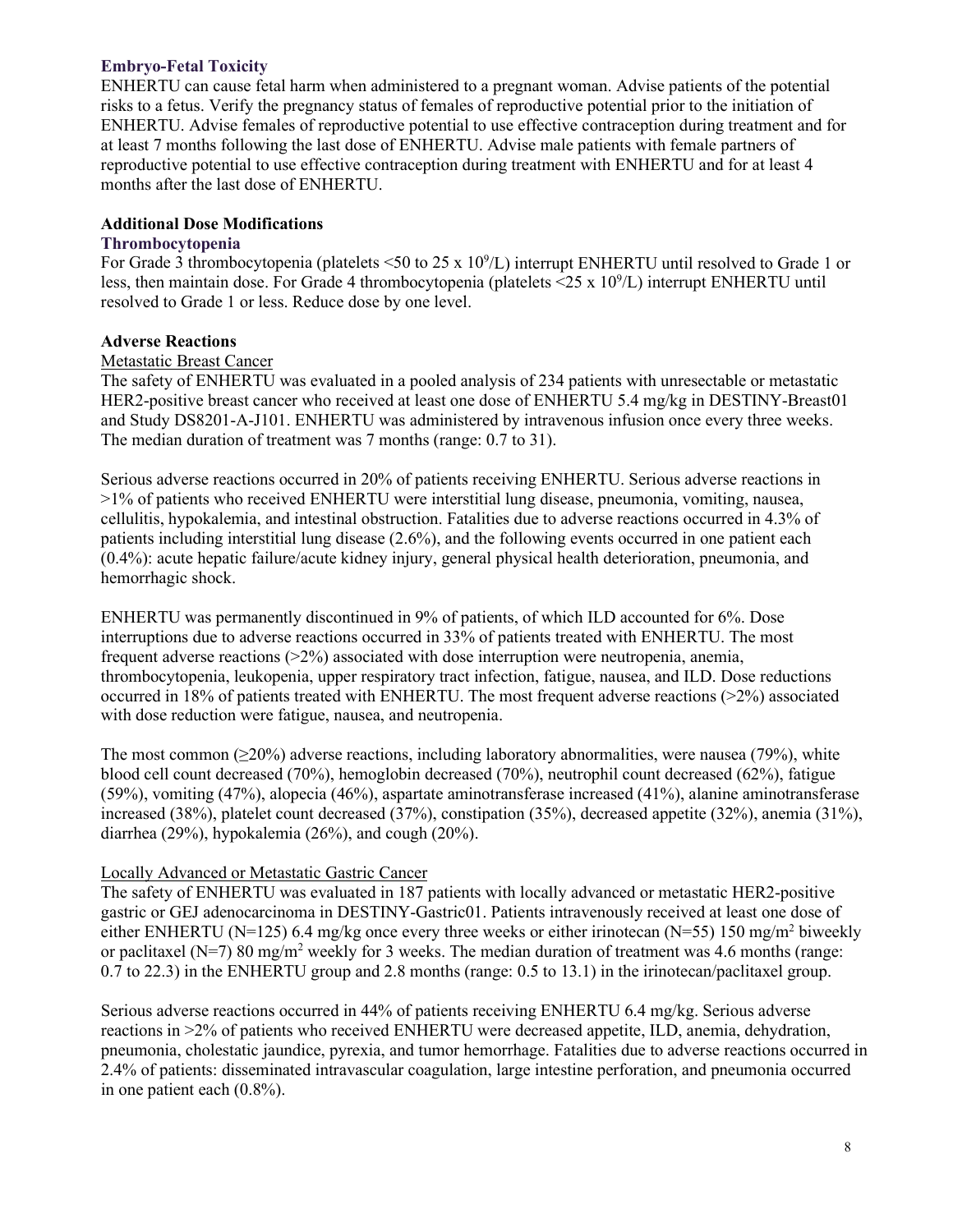ENHERTU was permanently discontinued in 15% of patients, of which ILD accounted for 6%. Dose interruptions due to adverse reactions occurred in 62% of patients treated with ENHERTU. The most frequent adverse reactions (>2%) associated with dose interruption were neutropenia, anemia, decreased appetite, leukopenia, fatigue, thrombocytopenia, ILD, pneumonia, lymphopenia, upper respiratory tract infection, diarrhea, and hypokalemia. Dose reductions occurred in 32% of patients treated with ENHERTU. The most frequent adverse reactions (>2%) associated with dose reduction were neutropenia, decreased appetite, fatigue, nausea, and febrile neutropenia.

The most common (≥20%) adverse reactions, including laboratory abnormalities, were hemoglobin decreased (75%), white blood cell count decreased (74%), neutrophil count decreased (72%), lymphocyte count decreased (70%), platelet count decreased (68%), nausea (63%), decreased appetite (60%), anemia (58%), aspartate aminotransferase increased (58%), fatigue (55%), blood alkaline phosphatase increased (54%), alanine aminotransferase increased (47%), diarrhea (32%), hypokalemia (30%), vomiting (26%), constipation (24%), blood bilirubin increased (24%), pyrexia (24%), and alopecia (22%).

# **Use in Specific Populations**

- **Pregnancy:** ENHERTU can cause fetal harm when administered to a pregnant woman. Advise patients of the potential risks to a fetus. There are clinical considerations if ENHERTU is used in pregnant women, or if a patient becomes pregnant within 7 months following the last dose of ENHERTU.
- Lactation: There are no data regarding the presence of ENHERTU in human milk, the effects on the breastfed child, or the effects on milk production. Because of the potential for serious adverse reactions in a breastfed child, advise women not to breastfeed during treatment with ENHERTU and for 7 months after the last dose.
- **Females and Males of Reproductive Potential:** Pregnancy testing: Verify pregnancy status of females of reproductive potential prior to initiation of ENHERTU. Contraception: *Females*: ENHERTU can cause fetal harm when administered to a pregnant woman. Advise females of reproductive potential to use effective contraception during treatment with ENHERTU and for at least 7 months following the last dose. *Males*: Advise male patients with female partners of reproductive potential to use effective contraception during treatment with ENHERTU and for at least 4 months following the last dose. Infertility: ENHERTU may impair male reproductive function and fertility.
- **Pediatric Use:** Safety and effectiveness of ENHERTU have not been established in pediatric patients.
- **Geriatric Use:** Of the 234 patients with HER2-positive breast cancer treated with ENHERTU 5.4 mg/kg, 26% were ≥65 years and 5% were ≥75 years. No overall differences in efficacy were observed between patients ≥65 years of age compared to younger patients. There was a higher incidence of Grade 3-4 adverse reactions observed in patients aged  $\geq 65$  years (53%) as compared to younger patients (42%). Of the 125 patients with locally advanced or metastatic HER2-positive gastric or GEJ adenocarcinoma treated with ENHERTU 6.4 mg/kg in DESTINY-Gastric01, 56% were  $\geq$ 65 years and 14% were  $\geq$ 75 years. No overall differences in efficacy or safety were observed between patients ≥65 years of age compared to younger patients.
- **Hepatic Impairment:** In patients with moderate hepatic impairment, due to potentially increased exposure, closely monitor for increased toxicities related to the topoisomerase inhibitor.

## **To report SUSPECTED ADVERSE REACTIONS, contact Daiichi Sankyo, Inc. at 1-877-437-7763 or FDA at 1-800-FDA-1088 or fda.gov/medwatch.**

## **Please see accompanying full [Prescribing Information,](https://dsi.com/prescribing-information-portlet/getPIContent?productName=Enhertu&inline=true) including Boxed WARNINGS, and [Medication](https://dsi.com/prescribing-information-portlet/getPIContent?productName=Enhertu_Med&inline=true)  [Guide.](https://dsi.com/prescribing-information-portlet/getPIContent?productName=Enhertu_Med&inline=true)**

## **About Daiichi Sankyo in Oncology**

The oncology portfolio of Daiichi Sankyo is powered by our team of world-class scientists that push beyond

traditional thinking to create transformative medicines for people with cancer. Anchored by our DXd

antibody drug conjugate (ADC) technology, our research engines include biologics, medicinal chemistry,